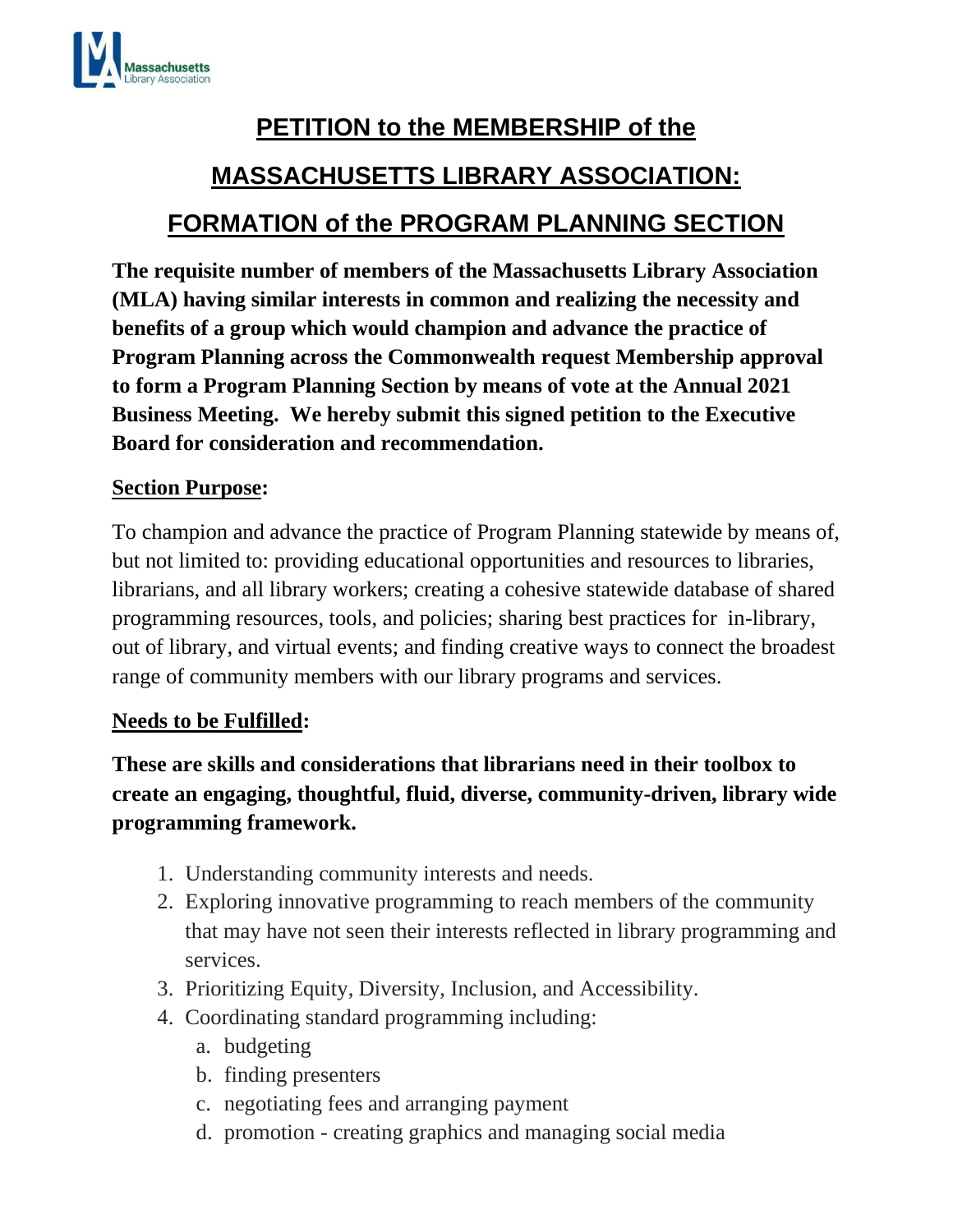

- e. hosting events in-library, community based, and virtual
- f. gathering and analyzing feedback
- g. keeping event statistics
- 5. Creating relationships with community members, organizations, town entities, and local government to engage all segments of the library's stakeholders.
- 6. Collaborating and cooperating with local, state, and regional partners, including other libraries, for large scale programming with shared promoting, resources, and costs.
- 7. Creating a state-wide internal, secure database
	- a. shared programming resources
		- i. Presenters and their contact info
		- ii. honest feedback about programs and performers
	- b. policies related to program planning for individual libraries and communities
	- c. guide for different size libraries how best to use library resources
- 8. Additional important considerations
	- a. library-wide collaboration for programs for all ages.
	- b. using staff/community skills
	- c. dealing with the media
	- d. finding additional funding sources/partners (beyond Friends/Foundations)
	- e. hardware and software needed to make programming accessible
	- f. handling controversy or pushback regarding programs
	- g. managing community expectations

## **Sponsoring Members:**

**Robin Brenner Robert Hayes Meena Jain Caleigh Keating Betsy Perry Michelle Techler Miki Wolfe**